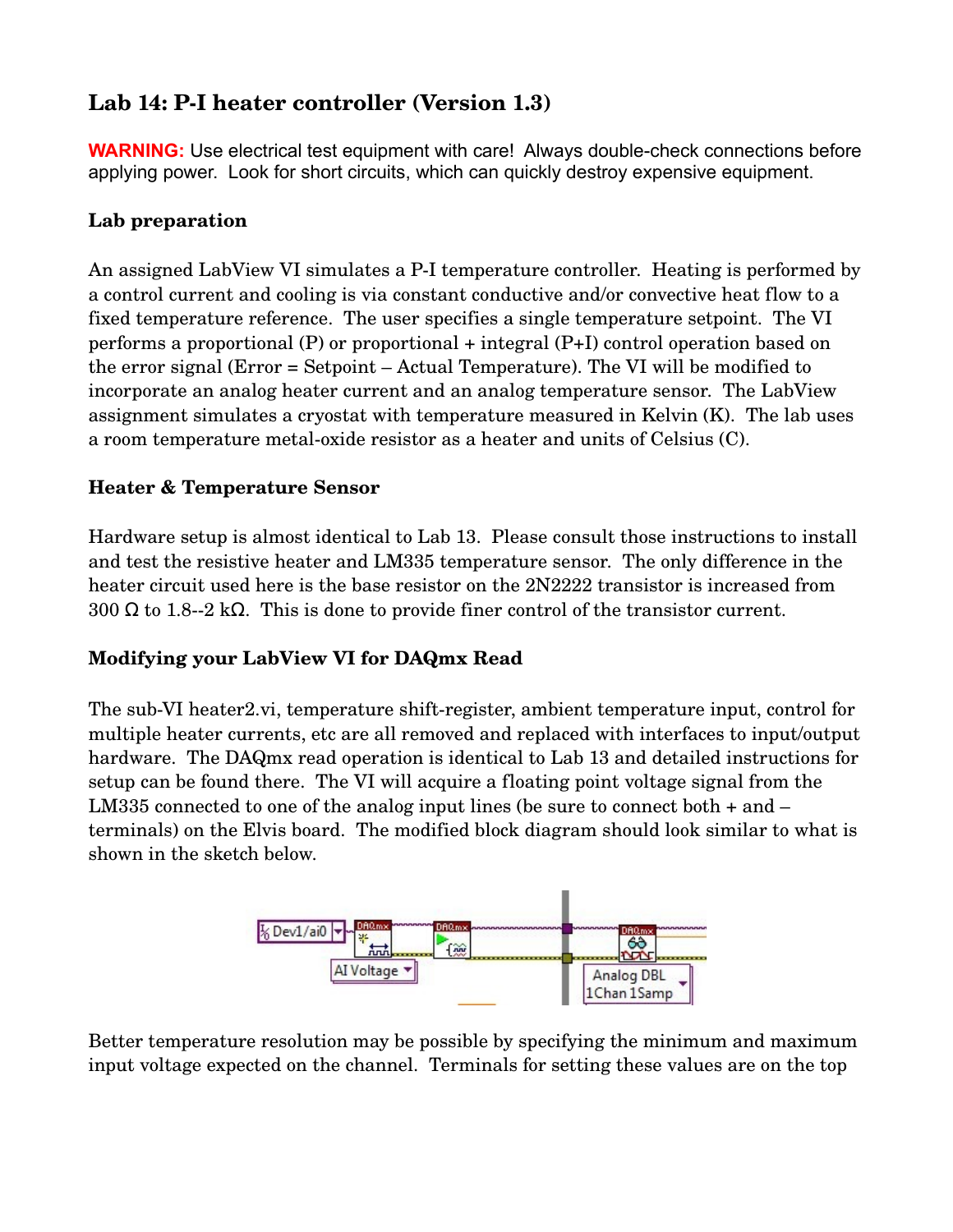of the Create Virtual Channel VI.

The DAQmx read interface should be cleared after it executes with the Clear function outside the While Loop. Create an indicator for the analog voltage  $(V<sub>Z</sub>)$  on the LM335 by right-clicking on the **data** output terminal of the Read VI. This voltage  $(V_Z)$  must be converted to temperature (*T*) in LabView by programming this linear equation:

$$
T = \left(\frac{\text{deg}}{10 \text{ mV}}\right)(V_Z - V_{REF}) + T_{REF}
$$

*V*REF is the LM335 voltage measured in the unheated circuit. It should be very close to 3V and is a constant in the equation. *T*REF is room temperature that can also be set as a constant  $T_{REF} = 22C$ . Wire the calculated temperature  $(T)$  to the input logic used to control the heater as well as a digital temperature display and waveform chart.

#### **Modifying your LabView VI for DAQmx Write**

Select a second Create Virtual Channel VI and place it on the left-outside of the While Loop. On the menu immediately below the icon, select AO Voltage. Normally a bipolarjunction transistor such as the 2N2222 is controlled by current, but current output is unavailable on the Elvis board so voltage control will be used. Find the **physical inputs** connection on the left side of the icon; right-click and create a constant. Clicking on the blank constant should display the two available analog output lines on the left side of the Elvis board (example: Dev1/ao0). Select one of these lines and make a physical connection to the 2 kΩ base resistor of the 2N2222 transistor. The output voltage on this channel should be limited to a range of 0—5V. Use the terminals on the top of the icon to wire constants of 0 and 5 to the minimum and maximum values, respectively. Place a Start Task VI adjacent to the Create Virtual Channel VI, but outside the While Loop and wire them together:



In the Data Acquisition palette, select the Write VI and place it inside the While Loop. Configure it as Analog: Single Channel: Single Sample: DBL. Now make the connections from the DAQmx Start Task VI output terminals (task out, error out) to the corresponding input connections on the Write VI. Be sure to clear the DAQmx write task in the same way as done for the analog read above.